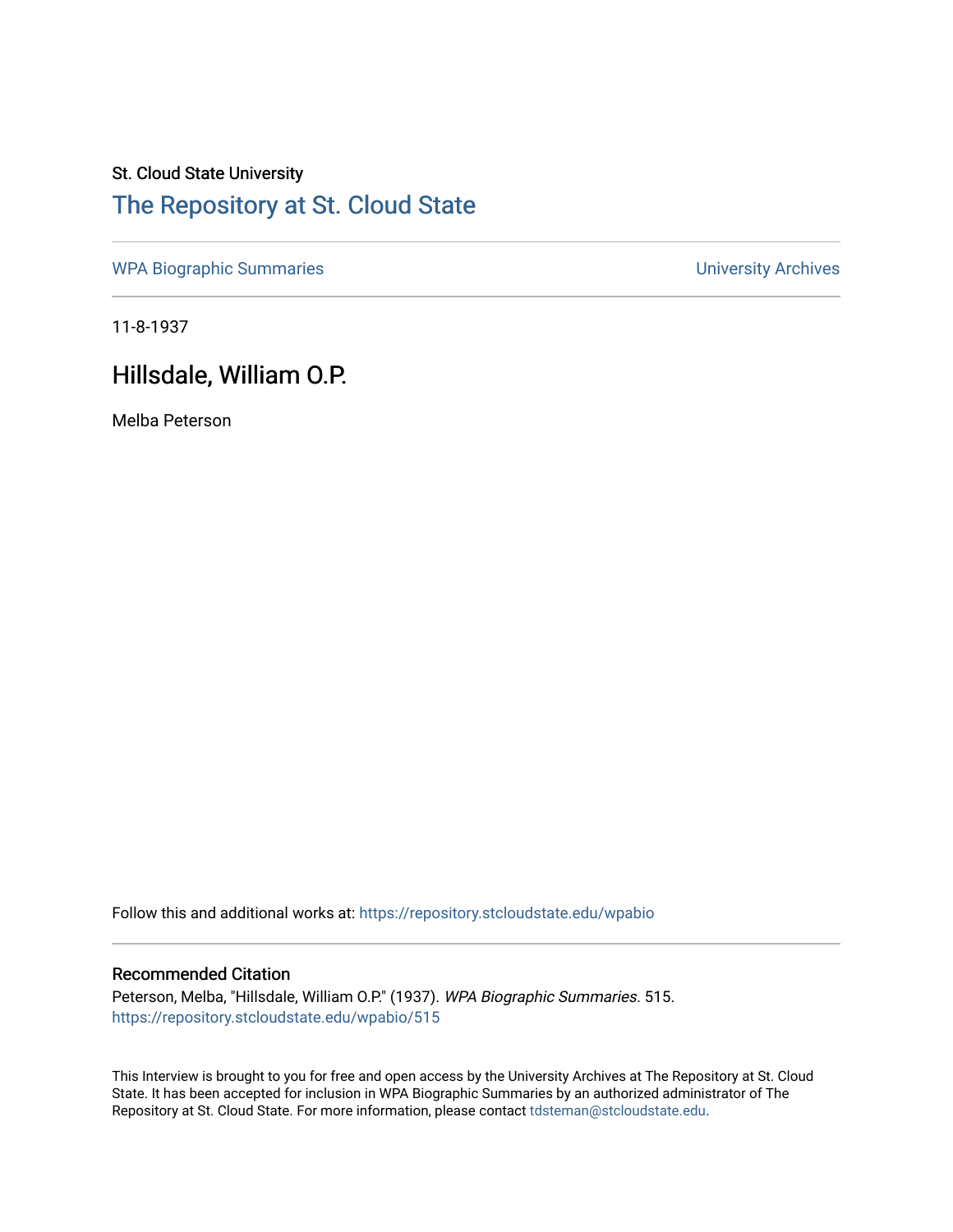HILLSDALE, WILLIAM O. P.

xxx it

#### File No.  $B-560$

書<br>兄 エ (人)

In 1881. William Hillsdale became a resident of Sauk Centre and entered the mercantile business on Main street. The building burned down in the winter of 1937. It was occupied by the Vogel Furniture Store.

In a few years he moved to the Pendergast block on Third street and enlarged his business. Then he moved to rooms now used by the Funeral Service. In 1896, he moved into the Baston block on Main street. He took over his brother's drygoods stock also. A few years later Thomas Sullivan became his partner. Sullivan retired in 1911. William Hillsdale conducted the Baston store until he sold to the Bishop company and Sigurd Holme. his newphew, in 1920.

In 1882, William Hillsdale married. Mrs. Gyda Hillsdale was an employee of Donaldson's department store.

Mrs. Gyda Hillsdale was a charter member of: Naomi Chapter, Order of Eastern Star and she served as Worthy Matron in 1896, 1897, 1903, 1904, 1915, 1916, and 1917.

In 1925, the Hillsdales moved to California to be near their daughter, Mrs. N. Bleeker and family. They last visited Sauk Centre in 1929.

Mrs. William Hillsdale died July 6, 1931.

Taken from: Sauk Centre Herald of July, 1931 Date Copied: November 8, 1937<br>Copied by: Melba Peterson